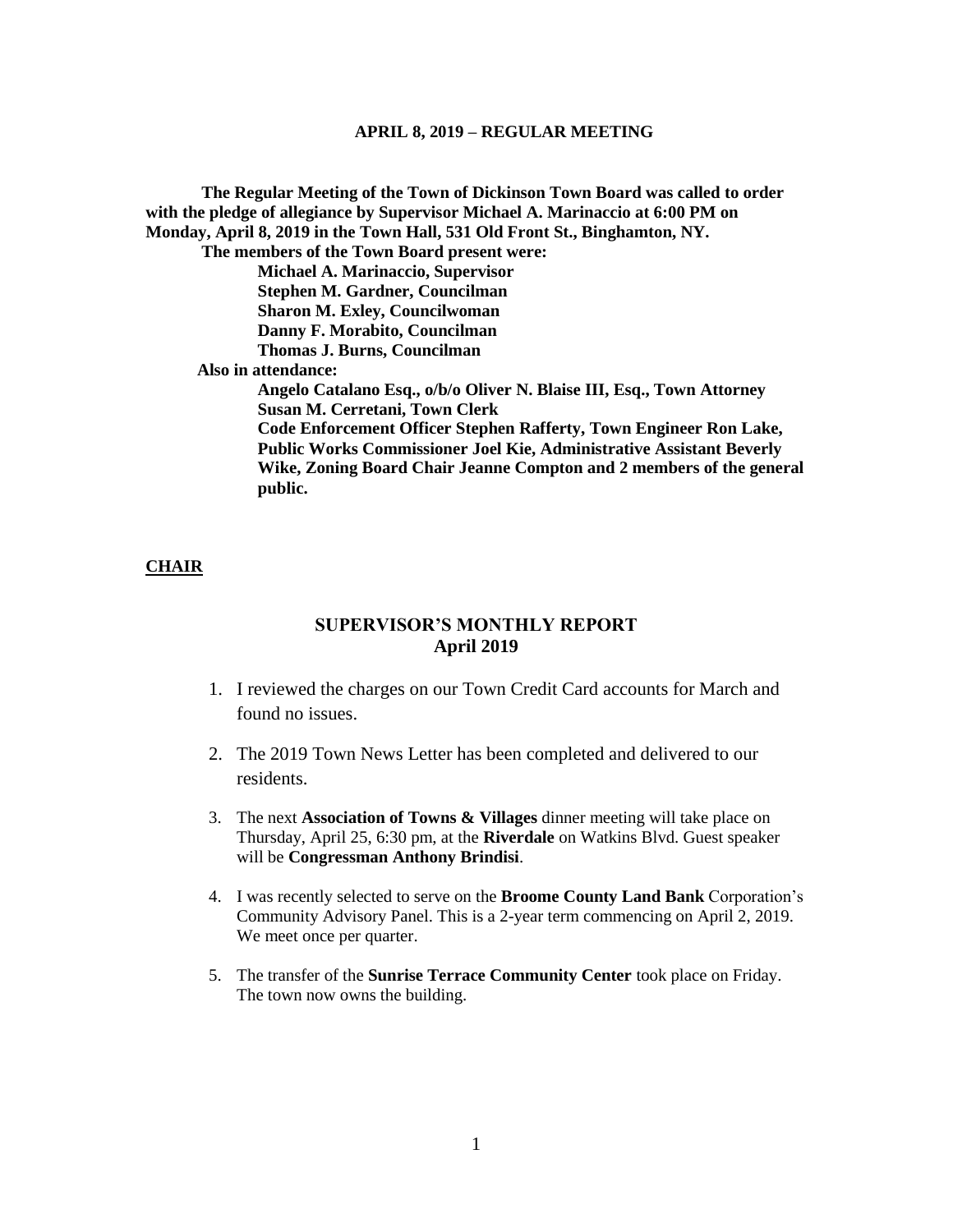# **SUPERVISOR'S REPORT CONTINUED:**

- 6. A Planning and Zoning training session will be held on May 2, 2019, 4:30 to 8:45 pm at the **SUNY Morrisville-Norwich Campus**, Community rooms 132A & B. Pre-register by contacting **Chenango County Planning Department** prior to April 25, 607-337-1640.
- 7. I spoke to Amy Winans, **Executive Director of Habitat for Humanity** and she will be mailing letters to Linda Dr. residents and inviting them to contact her with any questions or concerns.
- 8. I attended the **NYS Department of Transportation** project Update Meeting that took place on April 4. The **Prospect Mountain Project** is going well and may be a bit ahead of schedule. The new flyover should be open this summer and the I-81 Ramp going north from I-86 should have both lanes open this fall following some additional work that needs to be done. Front St. will also be worked on with one lane going north and two lanes heading south into the city. The pedestrian trail along Front Street will be 16 feet wide to allow for snow removal and safe travel for pedestrians. Concrete barriers will be placed along the trail for safety. Some traffic delays can be expected as they work on Exit 4 and close one of the lanes.

# **Code Violations Report**:

48 Pulaski, 2 junk vehicles in street, working on home without a permit, various debris in yard. Stop work order issued.

#### **Dog Control Reports**

The Dog Control Officer report for March for both the town and village has been submitted. Calls for action totaled 8. Deceased dog, dog running loose, stray dog, barking dog, aggressive pit bull, owner asking for help due to not be able to care for her dog.

**NYSEG Warning Letter:** 63 Adams St., warning issued due to unpaid utility bill of \$312.67

**Next Meeting:** Our next Board meeting will be on Monday, May 6, 2019, 5:30 pm.

#### **PUBLIC COMMENTS**

none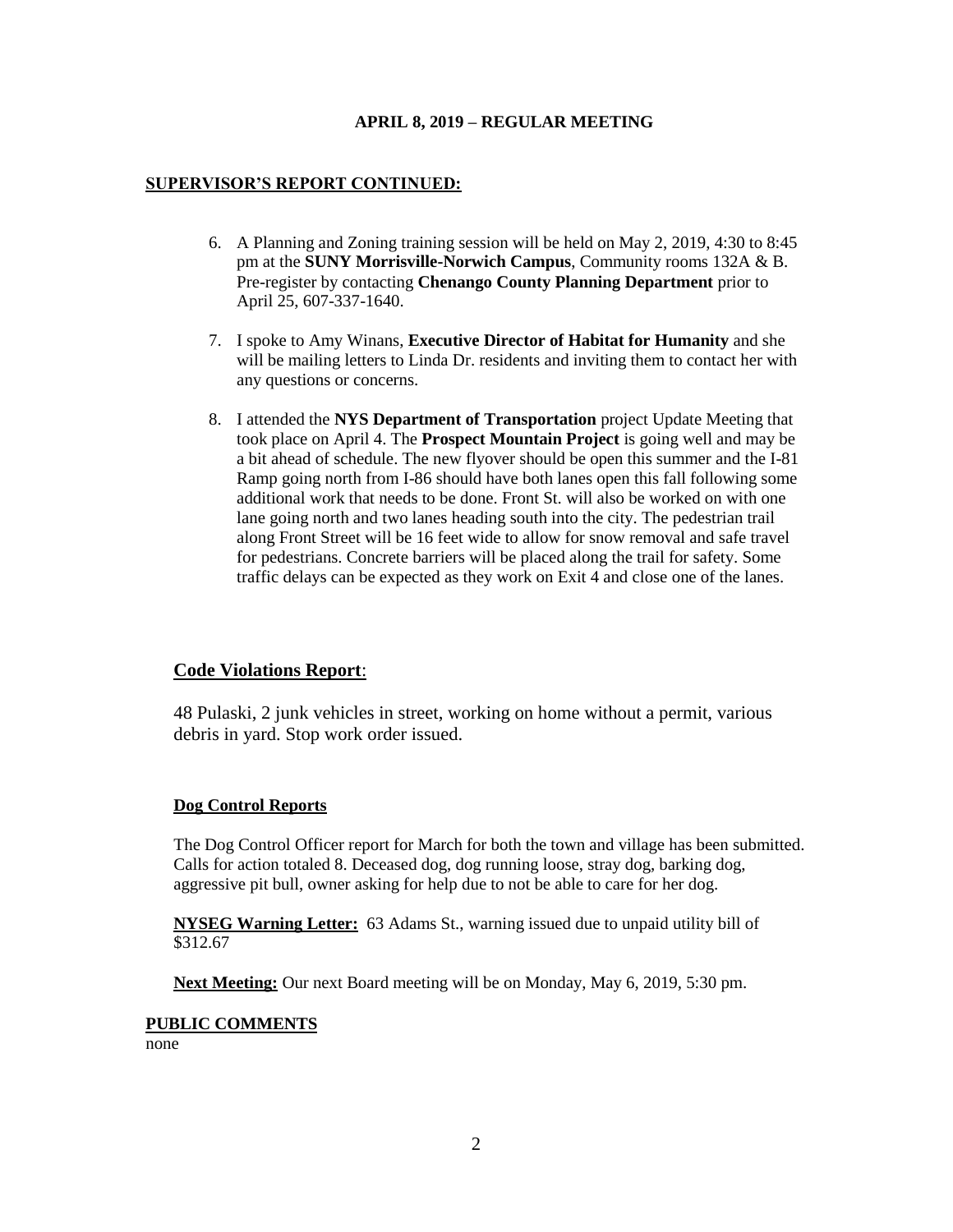# **COMMITTEE REPORTS**

# • **PUBLIC WORKS**

Councilman Gardner reported that he and Public Works Commissioner Kie have been looking at the condition of the equipment in the Highway Department. Mr. Gardner stated that John, our highway mechanic, is doing a good job keeping everything running. With the conclusion of winter snow removal, plowing and salting, the town roads will be surveyed, and a 2019 paving and street repair schedule will be reported in May.

Supervisor Marinaccio is in the process of creating a spreadsheet detailing a list of all of the town vehicles which will help track maintenance, mileage and costs.

Supervisor Marinaccio reported that **SUNY Broome** will be donating a used truck to the town in May which we will use for parts.

# • **FINANCE**

# o **TOWN CLERK MONTHLY FINANCIAL REPORT**

Councilman Morabito made a motion to accept the **March 2019 Monthly Financial Report** for the **Town Clerk in the amount of \$835.09.** On a motion by Councilman Morabito seconded by Councilwoman Exley. All in favor.

| \$00.00  |
|----------|
| \$45.00  |
| \$835.09 |
|          |

# o **TOWN COURT MONTHLY FINANCIAL REPORT**

Councilman Morabito made a motion to accept the **Financial Report** for the **Town of Dickinson Court** for the month of **February 2019** in the amount of **\$51,780.00**  On a motion of Councilman Morabito and seconded by Councilman Gardner. State - \$ 41,206.00 County - \$310.00 Town - \$9,664.00 All in favor.

# o **SUPERVISOR'S MONTHLY FINANCIAL REPORT**

Councilman Morabito made a motion to accept the **January and February 2019 Supervisor monthly reports** seconded by Councilman Burns. All in favor.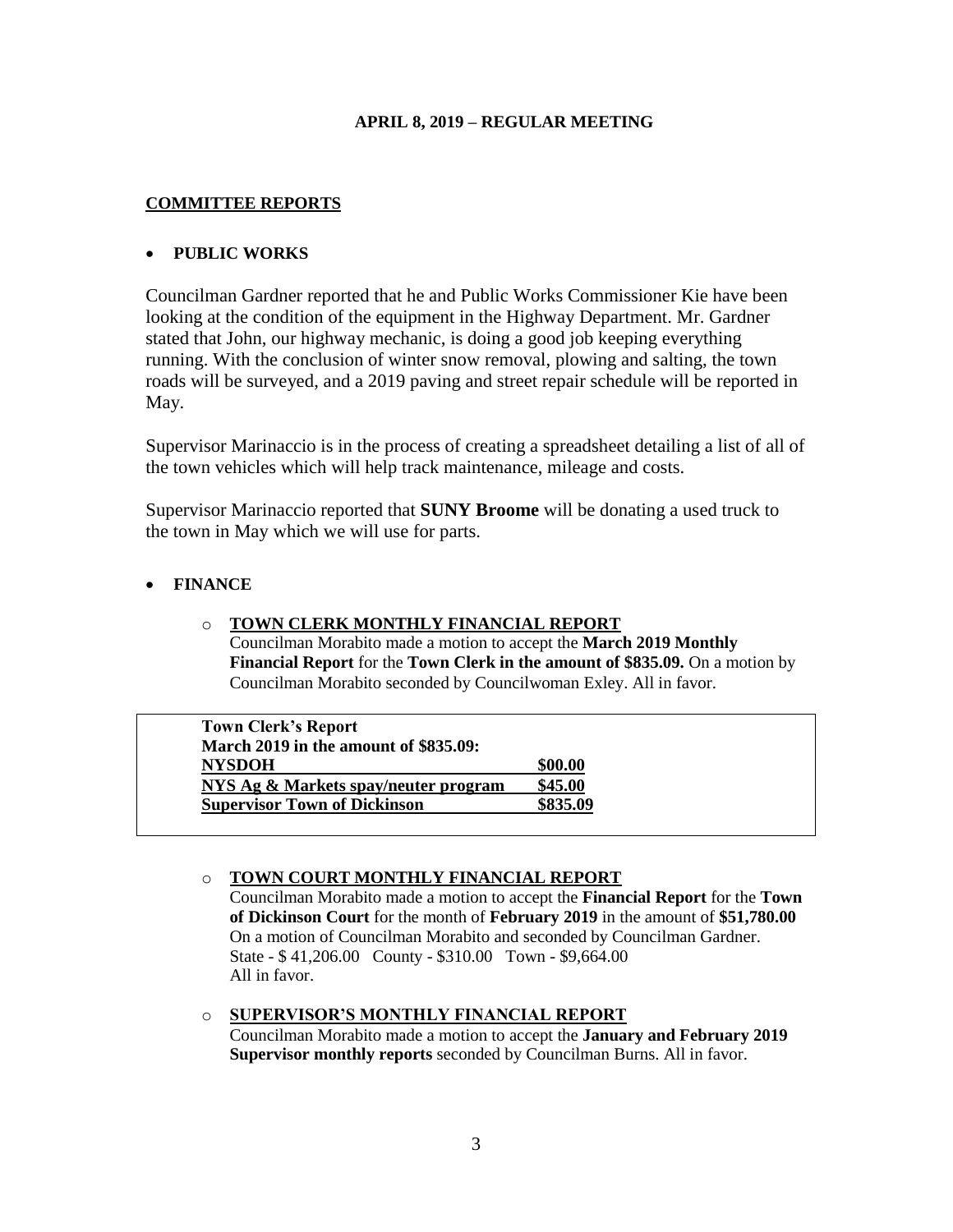## o **ABSTRACTS FOR APPROVAL**

On Motion from Councilman Morabito, seconded by Councilman Gardner to approve **abstract # 4**, dated **APRIL 8, 2019** in the amount of **\$328,868.59.** Vote Ayes- 5, Nays-0, Absent-0.

Supervisor Marinaccio voting Aye Councilman Gardner voting Aye Councilwoman Exley voting Aye Councilman Morabito voting Aye Councilman Burns Aye Unanimously passed and noted as duly adopted.

#### **Voucher #4 for April 2019 year in the amount of \$328,868.59:**

| <b>General Fund</b>          | \$71,440.91 |
|------------------------------|-------------|
| <b>Part Town</b>             | \$88.00     |
| <b>Highway</b>               | \$29,066.43 |
| <b>Fire districts</b>        | \$30,146.00 |
| <b>Light Districts</b>       | \$4,270.49  |
| <b>Sewer Operating Dist.</b> | \$97,363.73 |
| <b>Water Operating Dist.</b> | \$96,493.03 |

### • **PERSONNEL**

o Nothing to report at this time

#### • **PLANNING**

o Planning Board meeting is scheduled for Monday, April  $22<sup>rd</sup>$  at 6 pm.

### **APPROVAL OF MINUTES**

On a motion by Councilman Gardner seconded by Councilwoman Exley to approve the **Work Session Meeting Minutes of March 04, 2019 and Regular Meeting Minutes of March 11, 2019**. All in favor.

Vote-5 Ayes, Nays-0, Absent-0.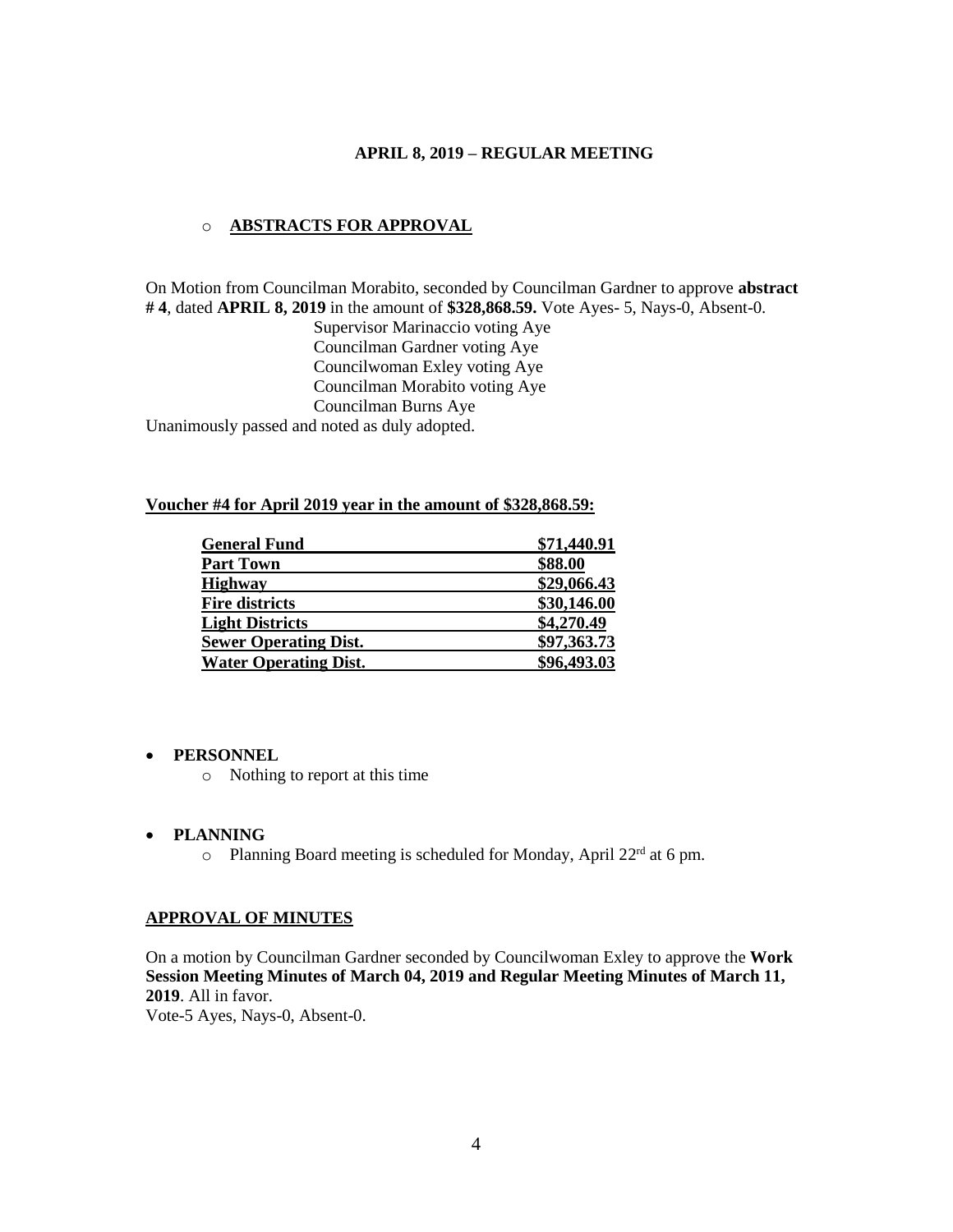# **ATTORNEY**

# **RESOLUTION 2019-9**

The following Resolution was offered by Councilman Morabito, who moved its adoption, seconded by Councilman Burns to wit:

BE IT RESOLVED, by the Town Board of the Town of Dickinson, Broome County, New York as follows:

### **RESOLUTION: DESIGNATING MAY 18, 2019 AS MUNICIPAL CLEANUP DAY FOR THE TOWN OF DICKINSON.**

No shredding this year. Household items will be accepted. White goods with the doors removed will be accepted. Tires (8 per residence). Electronics, chemicals, paints, or yard waste will **NOT** be accepted – hazardous waste must be disposed of at the **Broome County Landfill**. Collection will take place at the Town of Dickinson Highway Garage from 8 am to 3 pm.

The question of adoption of the foregoing Resolution was duly put to a vote on roll call which resulted as follows: All in favor. Vote Ayes –5, Nays – 0, Absent-0.

> Supervisor Marinaccio voting Aye Councilman Gardner voting Aye Councilwoman Exley voting Aye Councilman Morabito voting Aye Councilman Burns voting Aye

All in favor. Resolution on file in Clerk's office. Application copy of the resolution and tipping fee waiver to be submitted to the Broome County Landfill.

#### **RESOLUTION 2018-10**

The following Resolution was offered by Councilman Gardner, who moved its adoption, seconded by Councilman Burns to wit:

BE IT RESOLVED, by the Town Board of the Town of Dickinson, Broome County, New York as follows:

# **RESOLUTION: ADOPTING A LOCAL LAW AMENDING SECTION 528- 32 REGARDING THE PLACEMENT OF A STOP INTERSECTION AT MARKET STREET WITH FRANCIS STREET**

The question of adoption of the foregoing Resolution was duly put to a vote on roll call which resulted as follows: All in favor. Vote Ayes –5, Nays – 0, Absent-0.

> Supervisor Marinaccio voting Aye Councilman Gardner voting Aye Councilwoman Exley voting Aye Councilman Morabito voting Aye Councilman Burns voting Aye

All in favor. Local Law to be filed with the Department of State.